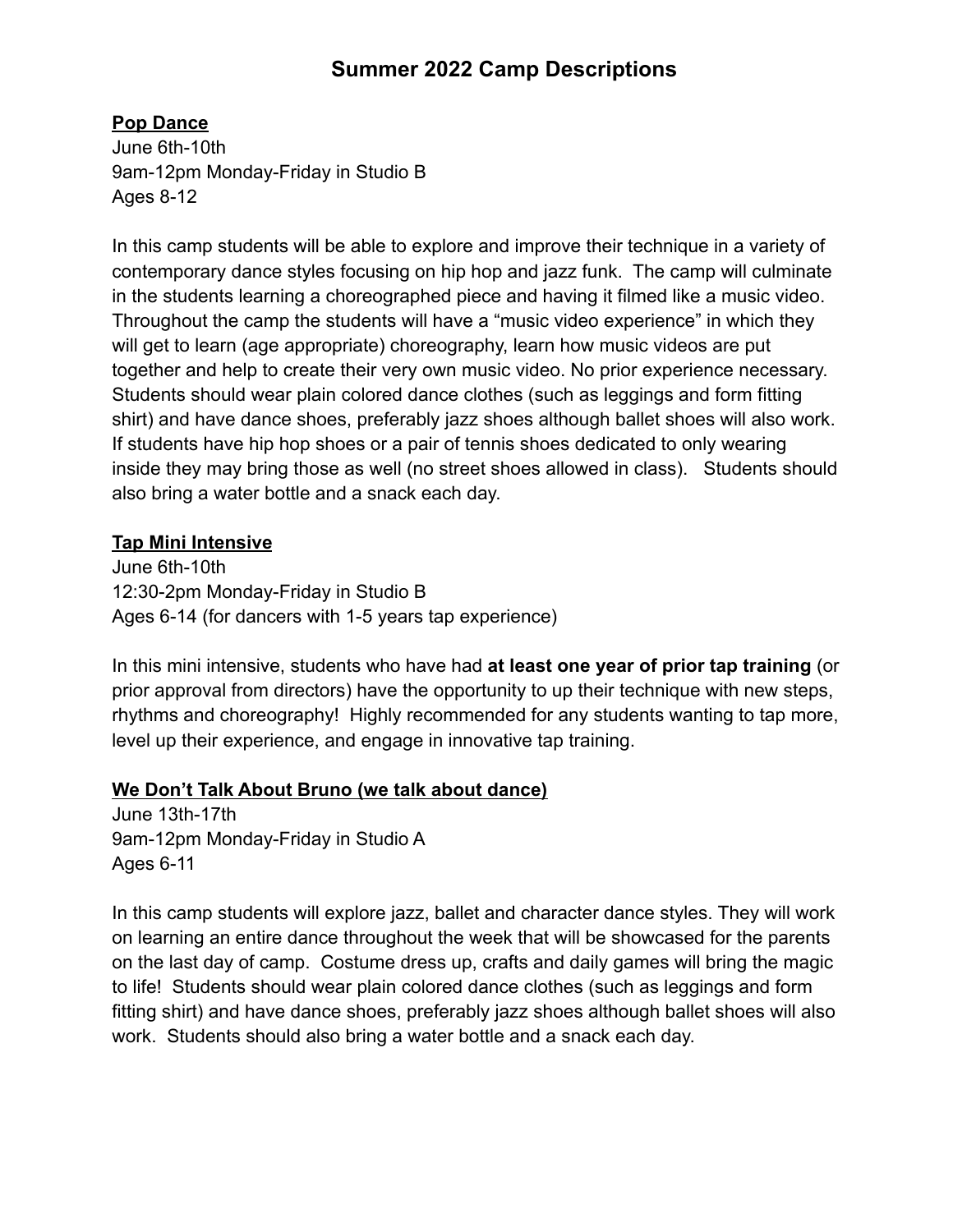# **Summer 2022 Camp Descriptions**

### **Preschool Paint the Rainbow Camp**

June 20th-24th 9:30-11:30am Monday-Friday in Studio B Ages 3-5

In this camp students will explore ballet and tap dance within the theme of colors of the rainbow. Each day they will get the opportunity to dress up, read stories, do crafts and dance to explore a different color of the rainbow. Students will need black or pink leotards with pink tights, pink ballet shoes and black tap shoes (some shoes may be available to borrow). Boys may wear a white shirt and black shorts with black ballet shoes (with white or black socks) and black tap shoes. Students should also bring a water bottle. A daily snack will be provided; if your student has a food allergy please indicate upon registration.

#### **Intermediate/Advanced Dance Intensive**

June 20th-24th 9am-1pm Monday-Friday in Studio A For students enrolled in Ballet V and VI for Spring 2022

Intermediate/Advanced students will gain the opportunity to hone their technique during this intensive. Students will take ballet every day, followed by a snack break and then a rotating second and third class to extend their classical dance training that may include modern, jazz, contemporary, dance history, anatomy/physiology and choreography.

Current Ballet VI students will additionally have the opportunity to audition for choreography projects for the Advanced Dance Intensive as well as be invited to take select classes during this intensive (if they have enrolled in and completed their own Intermediate/Advanced Dance Intensive)

## **Advanced Dance Intensive**

July 18th-30th (see specific dates and times below) Week of July 18th:

Monday (July 18th), Wednesday (July 20th), Friday (July 22nd) 4:30-9pm Week of July 25th

Monday (July 25th), Wednesday (July 27th), Thursday (July 28th) 4:30-9pm Saturday (July 30th) 9am-9pm with performance that night

\*Field trips will occur outside of these time and be solidified before the start of the intensive

For students enrolled in Ballet VII/VIII for Spring 2022